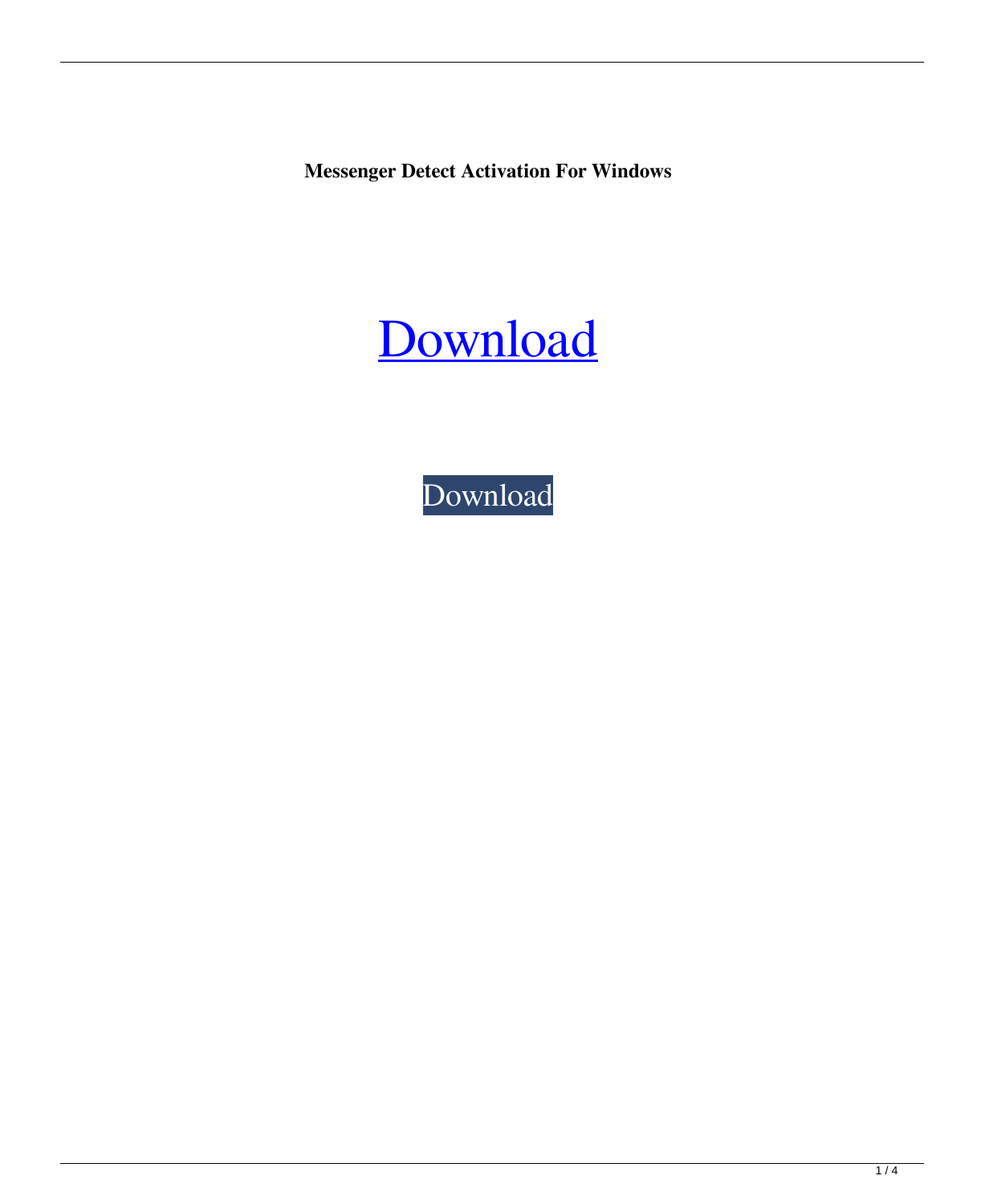# **Messenger Detect Crack + Torrent Download [Mac/Win]**

• Easily spy on Windows Live Messenger chat sessions. • Delivers logs directly to your FTP server or e-mail account. • Is set to automatically start at system boot. • Designed for multi-user systems. • Password protected for an easier installation. • Includes a few extra features. • Detailed description and screenshots. • Built-in help. • Runs on Windows XP, Vista and Windows 7. Legal notice: This software product is made available to you, free of charge, without any warranty, expressed or implied, including the implied warranties of merchantability and fitness for a particular purpose. Citrix Anyplace Access 7.0 Citrix Anyplace Access 7.0 is designed for access to your office computers from your favorite mobile device, including tablets and smart phones. The program allows you to access your files and e-mail through a web browser from any device. Citrix Anyplace Access supports many popular platforms, including iPhone, iPad, Android, Windows Mobile, Blackberry, and Symbian. The mobile apps can access your Citrix Virtual Desktop, allowing you to view your files and even resize your Citrix Virtual Desktop, if necessary, to accommodate mobile devices. Citrix Anyplace Access has full support for Citrix Receiver and the Citrix Provisioning Service. The installation and setup of the program is easy. Simply download the files from the Citrix website and run the installer. You can use this program on both the local desktop and the remote computer. You can choose from a number of profiles, including single user, shared user or group access. You can also choose to customize your profile settings and protect the system from unauthorized access. Citrix Anyplace Access 7.0 runs on Mac, Windows and Linux. Citrix Anyplace Access License Key Features: -Mobile Device/PC sharing. -Shared user or group access. -Mobile Device Policy/Password Setup. -Remote Desktop access. -Mobile Device/PC Policies. -Password protect the system from unauthorized access. -Applet support (Windows). -Full Citrix Receiver support. -Full Citrix Provisioning Service support. -Upgraded mobile device management and configuration. -User and group profile settings. -Remote Desktop session settings. -Mobile device settings. -Shared key access. -Automatic installer. -No other third-party

# **Messenger Detect Crack + Download [2022]**

This free and easily accessible tool has been created for anyone who needs to control their keyboard without actually knowing what each key does. After downloading the tool and installing it, the administrator sets the codes for each key and assigns it to a macro, for instance, Ctrl-W can be assigned to the "close" key, while Ctrl-E can be used to print current cursor position. NOTE: This free tool is limited in that it can only be used on Windows XP/Windows 7/Windows 8. Kaspersky Anti-Theft Security [Download] Description: If you are using a PC and it is important to keep it safe, it is best to use a product that prevents your computer from being stolen. This program helps to detect if a PC is being used by someone else by sending the computer owner an SMS text message to ask if it is theirs. It is also possible to prevent unauthorized use of the computer by locking it at the console (the mouse and keyboard device). Keyboard MACRO Description: Similar to the program listed above, this program also enables you to assign a MACRO to each key on the keyboard, allowing you to change the key you press. But, if you have a small keyboard, the program might not work as you don't have enough room to enter a macro. Kaspersky Anti-Theft Security [RUN] Description: Similar to the program listed above, this program also enables you to assign a MACRO to each key on the keyboard, allowing you to change the key you press. But, if you have a small keyboard, the program might not work as you don't have enough room to enter a macro. Keyboard Macro for XP Description: Similar to the program listed above, this program also enables you to assign a MACRO to each key on the keyboard, allowing you to change the key you press. But, if you have a small keyboard, the program might not work as you don't have enough room to enter a macro. Messenger Detect September 2, 2010, 11:19 PM Messenger Detect is a qualified candidate, although unlike most keyloggers, it concentrates only on chat sessions rather than the whole computer activity. It can record continuously chats from Windows Live Messenger, Yahoo! Messenger, AOL, ICQ, Google Talk and several others. Actually, Messenger Detect is spyware, so don't use it. At all. FileHippo.com 77a5ca646e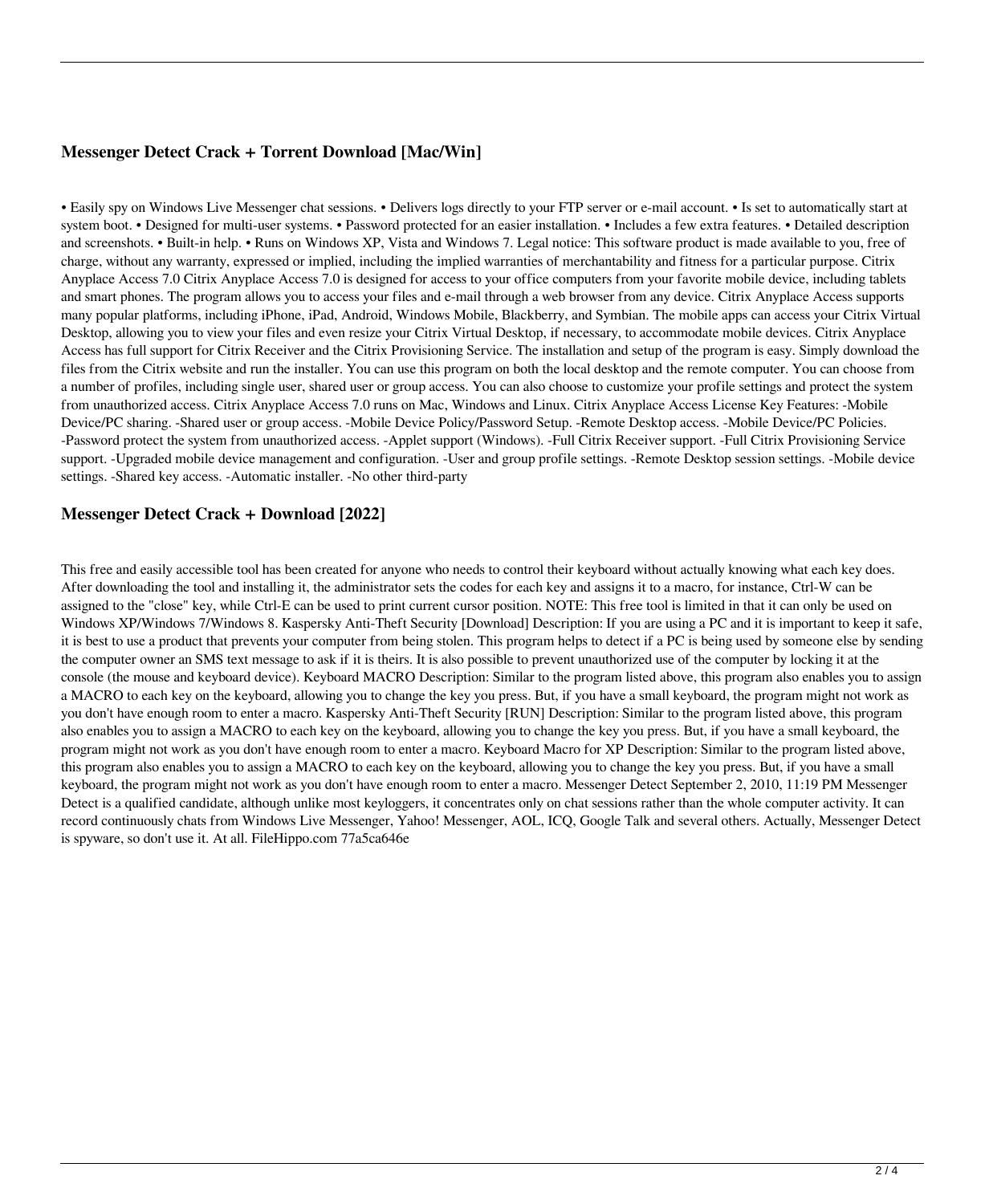### **Messenger Detect**

Messenger Detect is a unique utility that enables you to easily spy on all the chats being conducted on your local area network. Messenger Detect records all the chats from all the clients being used on your local area network and stores the data in a central database. You can view all the collected data in real time or export them to a text or HTML file for further inspection. The logs can be inspected by date, client's name, chat type, time of chat, size and numerous other criteria. With the standard version, all the collected data is exported and stored in a single file, however the advanced version allows you to store the data collected by a specific date or by client's IP address in a separate file. The latter option is the best, as it allows you to view data about a specific client later on. The supported protocols include: MSN, Yahoo!, AOL, ICQ, Google Talk, Skype, Windows Live Messenger and many others. It should be noted that while all the supported protocols support file logging, only Windows Live Messenger supports chatting. Messenger Detect does not require administrator rights and works in a hidden service that does not require you to be logged on to a particular client. Also, there is no need to be an administrator of the system in order to install the utility. Messenger Detect is a simple utility that requires only a few clicks and a few seconds to set up. Once set up, it can be launched without further user interaction. It has been tested on Windows XP, Vista and Windows 7. The simplest way to get friends and family to be computer savvy is to try to befriend them. The Web is a great resource, but many people don't know how to use the Internet correctly. This is because of many things, such as the way they are taught how to use it. Most schools still think it is a 'game' or 'toy' rather than something of real value. The problem with this 'taught by rote' approach is that it creates a culture where the masses are 'computer illiterate'. I want to change that! This course will teach you all the basics of using the Internet, how to search, how to use your browser, how to use email, how to use social networking sites and how to use the most important sites, such as eBay and Amazon. You will learn how to use the Internet so you can search online, make purchases, communicate with friends and family and generally be computer savvy.

# **What's New In Messenger Detect?**

Messenger Detect is a tool for monitoring, recording and sending chat logs from Messenger and Yahoo! Messenger. The application records all the chat logs automatically, when they are created by the chat program. Messenger Detect records: All chat logs created by the Microsoft Windows Live Messenger, Yahoo! Messenger, AOL, ICQ, Google Talk and several others. IP address of the computer from which the chat logs are being recorded. Recorded logs are categorized by date, chat type and IP address. Categorized chats can be sent via FTP server, attached to an email or simply exported to HTML or text format for later use. All settings and logs are encrypted, protected with a strong password. The application is fully portable, so you can use it on any Windows compatible PC. The application is set to start at system boot, so you don't have to run it manually each time. All recorded chat logs are automatically stored in the user's Documents folder. If, for some reason, you want to skip recording chats from a certain IP address, you can set the application to ignore it. File size: 1,664 kb Release date: March 8th, 2005 Price: 6 USD Download Messenger Detect (exe) Size: 3,3 mb File type: exe File description: Messenger Detect is a tool for monitoring, recording and sending chat logs from Messenger and Yahoo! Messenger. The application records all the chat logs automatically, when they are created by the chat program. Messenger Detect records: All chat logs created by the Microsoft Windows Live Messenger, Yahoo! Messenger, AOL, ICQ, Google Talk and several others. IP address of the computer from which the chat logs are being recorded. Recorded logs are categorized by date, chat type and IP address. Categorized chats can be sent via FTP server, attached to an email or simply exported to HTML or text format for later use. All settings and logs are encrypted, protected with a strong password. The application is fully portable, so you can use it on any Windows compatible PC. The application is set to start at system boot, so you don't have to run it manually each time. All recorded chat logs are automatically stored in the user's Documents folder. If, for some reason, you want to skip recording chats from a certain IP address, you can set the application to ignore it. File size: 1,664 kb Release date: March 8th, 2005 Price: 6 USD Download Messenger Detect (exe) Correo de CITADISTA Y CIBAMPER Add comment Messenger Detect is, in essence,